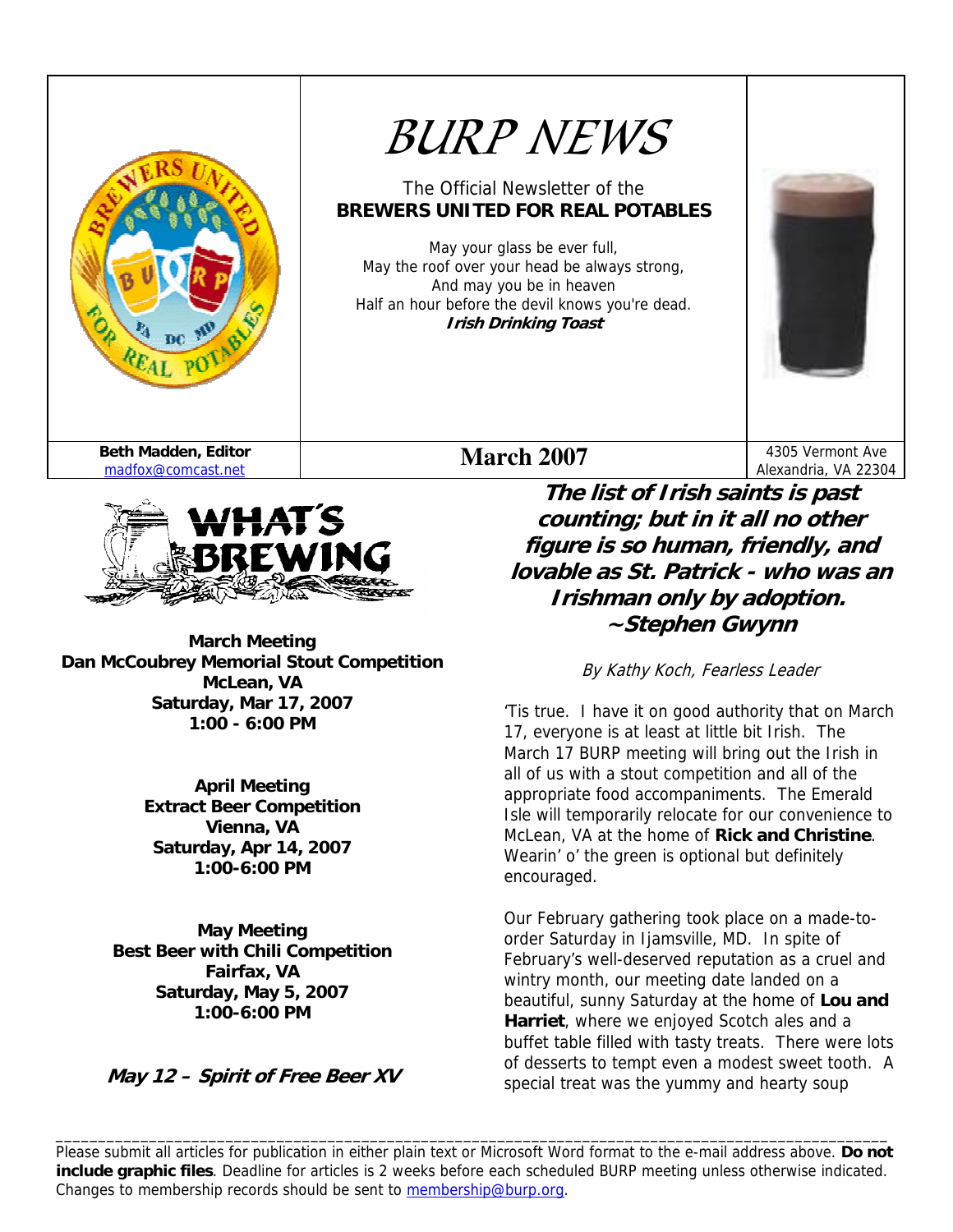brought by **Calvin Perilloux**. (I can't wait for your surprises for the March meeting.)

The Spirit of Free Beer Committee met and firmed up plans for the big May 12 competition. A highlight of the meeting was the enlightenment segment featuring the BJCP Scotch Ale styles. By the time of our meeting, a number of our group, having been guided and encouraged by our enlightenment ministers, will have taken the BJCP exam and be awaiting the results. Congratulations to everyone who worked so hard on this.

As I write this, the snow is once again falling, but Spring is not to be denied this time. Daylight time begins on the  $11<sup>th</sup>$  and the snow will be gone long before then. It's brewing season again! And none too soon either! Elsewhere in this newsletter, our immediate past president, **Steve Marler**, has set forth a challenge to us all. We are a homebrew club and he has asked us all to try to brew at least one beer for the Spirit of Free Beer Competition. Let's see what we can do to boost our overall member participation. Call a friend, call an acquaintance, call a stranger and brew a beer. Sounds like fun. If you don't do better than Steve, I can promise you'll do as well and likely better than I ever have. It doesn't matter. You'll have beer to share, and we're all better off.

So, for the meeting on the  $17<sup>th</sup>$ , bring your samples, tell us of your plans and join us for a bit o' fun and a glass of stout.

## **February Competition Results**

By Jamie Langlie and Jeanie Osburn, Co-Ministers of Culture

The purpose of BURP monthly competitions is to further the art and science of homebrewing by providing thoughtful feedback to Club brewers and by developing a cadre of well-qualified, educated judges.

Congratulations to the winners of our February BURP Scottish Ale (Category #9) competition!

**<sup>1</sup>st Place** – **Mel Thompson** for "I Love Jamie" Scottish 70/

**<sup>2</sup>nd Place** – **Calvin Perilloux** for his Scottish 60/

### **<sup>3</sup>rd Place** – **David Todd** for "Headless Highlander" Export 80/

**Mel's** beer also will be BURP's entry to the AHA Club Only Scottish Ale Competition to be hosted by the New York City Homebrewers Guild in April. Congratulations!

Thanks to our intrepid judges, **Andy Anderson, Bill Strehl, Calvin Perilloux**, and **Joe Gherlone**. For their service to the Club, these folks received extra raffle tickets, and their names will be entered in a special appreciation drawing for judges and stewards to be held at the December meeting.

### **Calling All Judges!**

Judges, both experienced and novice, are needed for the March and April BURP Club competitions. The March Stout competition will be judged off-line at the **Garvin/Johnbrier** residence at a date and time TBD. This competition traditionally attracts many entries, and as a result, several judges would be most welcome. To volunteer, **contact Jamie Langlie** at **Jamie@langlie.com** 

### **March Mccoubrey Stout And April Extract Competitions On Tap!**

In March, BURP will hold our annual, St. Paddy's Day Dan McCoubrey Stout Competition. The Category is **#13**, which includes: **A. Dry Stout; B. Sweet Stout; C. Oatmeal Stout; D. Foreign Extra Stout; E. American Stout;** and **F. Russian Imperial Stout**. A full description of the style and its subcategories can found at http://www.bjcp.org/styles04/Category19.html Brewers should bring two bottles of each entry they wish to submit. Winners will receive BOTY points and ribbons.

The April competition for **Extract Beers (All Categories, Excluding Meads and Ciders)** is designed to encourage broad member participation. Most of us started our homebrewing journeys with extract beers and gradually grew into all-grain brews, with ever more sophisticated equipment and techniques. Here's an opportunity for experienced brewers to go back to their roots, and for our newer/novice extract brewers to shine. Winners will receive BOTY points and ribbons. In addition,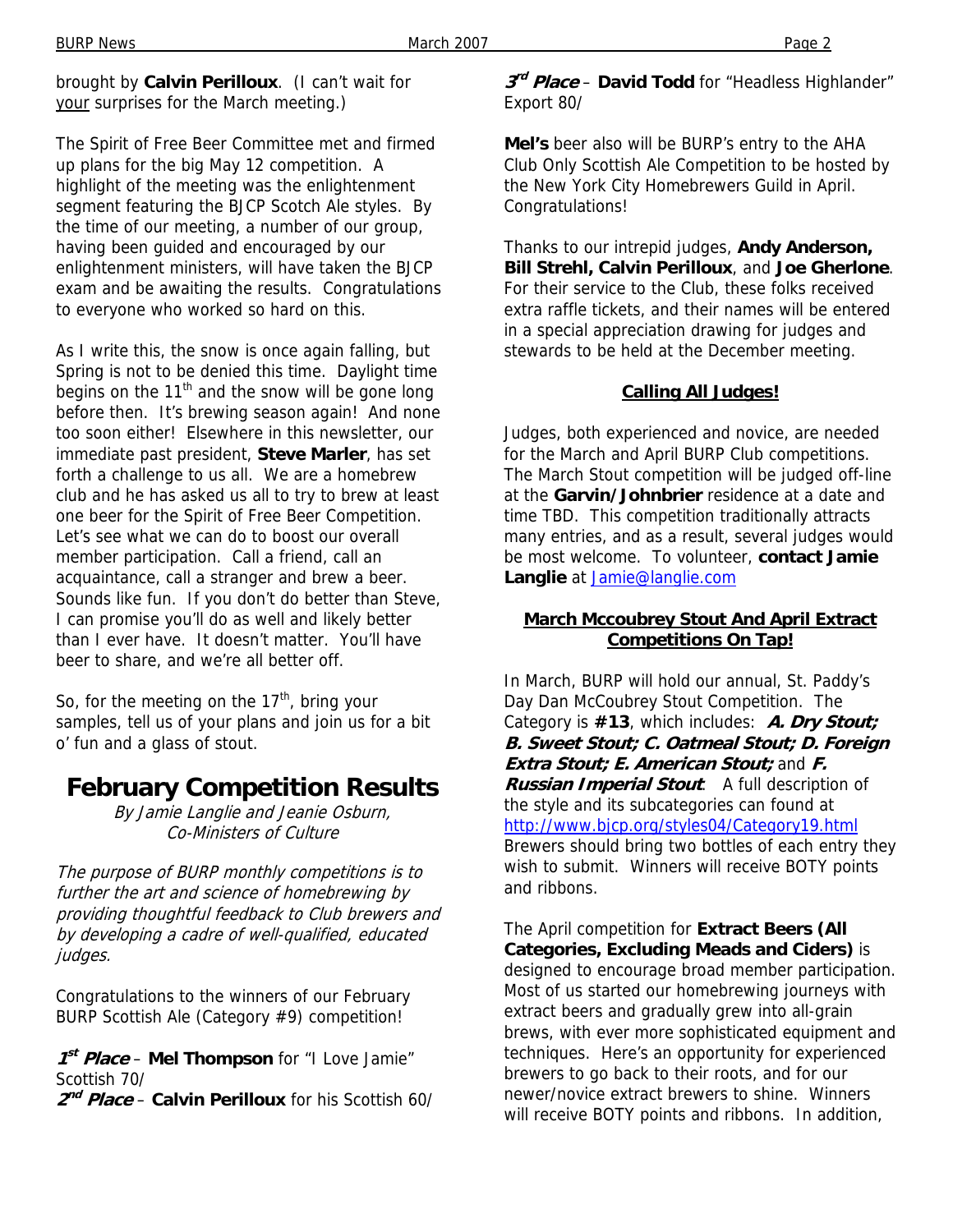#### BURP News **Page 3** Page 3

#### the **top entry from this competition will represent BURP for the AHA Club Only Extract Competition to be held in May 2007**. Guidelines are:

**Extract Beers [All Categories, #1 - 23]** -- Per AHA Guidance, extract must make up more than 50% of all fermentables. Adjunct grains for color and flavor can be steeped, but NO MASHING IS ALLOWED. More background on brewing extract beers can be found at:

### **Home brewing beer at home can be as easy as boiling water!**

http://www.brewyourownbrew.com/beer\_brewing. htm

### **Forum Discussion of Extract Brewing**

http://www.homebrewtalk.com/forumdisplay.php?f  $= 37$ 

### **Different Brewing Methods (including extract brewing)**

http://www.brewitup.com/brewingmethods@brewit up!.htm

# **Enlightenment Corner**

By Wendy Aaronson, Co-Minister of Enlightenment

### **Extract Brewing Session – March 17 BURP Meeting At 11:00 AM**

Don't have time to brew? You don't have equipment or space for brewing? It's easier to pick up a 6-pack of commercial beer at your local beer store than brew a beer? The answer to your dilemma is EXTRACT BEER. Besides the standard homebrewing supplies, you need a large 4-5 gallon pot, a heat source (I have even used a simple immersion coil to bring the wort to a boil), and 1- 1.5 hours depending on your multitasking abilities. In my extract brewing days, I usually brewed while preparing dinner, studying, and even while completing my tax forms. Next month, BURP will have an extract beer competition. This is a great opportunity for everyone to participate in a BURP competition and celebrate homebrewing.

To prove how simple it is to get started, join **Tom Cannon** and me in making an award-winning beer that will be entered into several competitions.

The results from competitions indicate that you can win a gold ribbon with an extract beer. It is not too surprising that to make an award winner, whether extract or all-grain, it is all about recipe formulation, fresh ingredients, technique, and sanitation. We will discuss each of these considerations during the brewing session that will start promptly at 11:00 at Rick and Christine's home. Remember that one of the primary advantages to making an extract beer is that it is quick, and we will prove it. We plan to fill the fermenter and be completely cleaned up by the time the meeting starts at 1:00. We look forward to seeing you.

## **The Gauntlet Has Been Thrown**  By Steve Marler

"Accept the challenges so that you may feel the exhilaration of victory." General George S. Patton

BURP is a home brew club, and what a home brew club it is. There are many people in the club that do not brew or used to brew and do not now, but encourage and support the brewing of good beer. That's fine. We embrace the diversity of our great club.

There are defining moments or activities for any organization. And because BURP is a home brew club, one of the defining events for the club is the Spirit of Free Beer. It is the one regular BURP event that encourages and rewards home brewing that is recognized nationally. I believe that all the members of the club should try to help and support this defining event.

I challenge the members of the club that currently do not brew. I challenge you to support this defining event. I challenge you to brew one beer this year and enter it into the SoFB. I challenge you to do better than I do at the SoFB, which should not be that great of a challenge based on my recent performance.

I do not think it is too much to ask of members to take 3 to 5 hours of one day to brew a beer and enter the SoFB. For those that do not have the equipment to make a beer or who have never brewed, take a couple of minutes to pick up the phone and call one of the members of the club that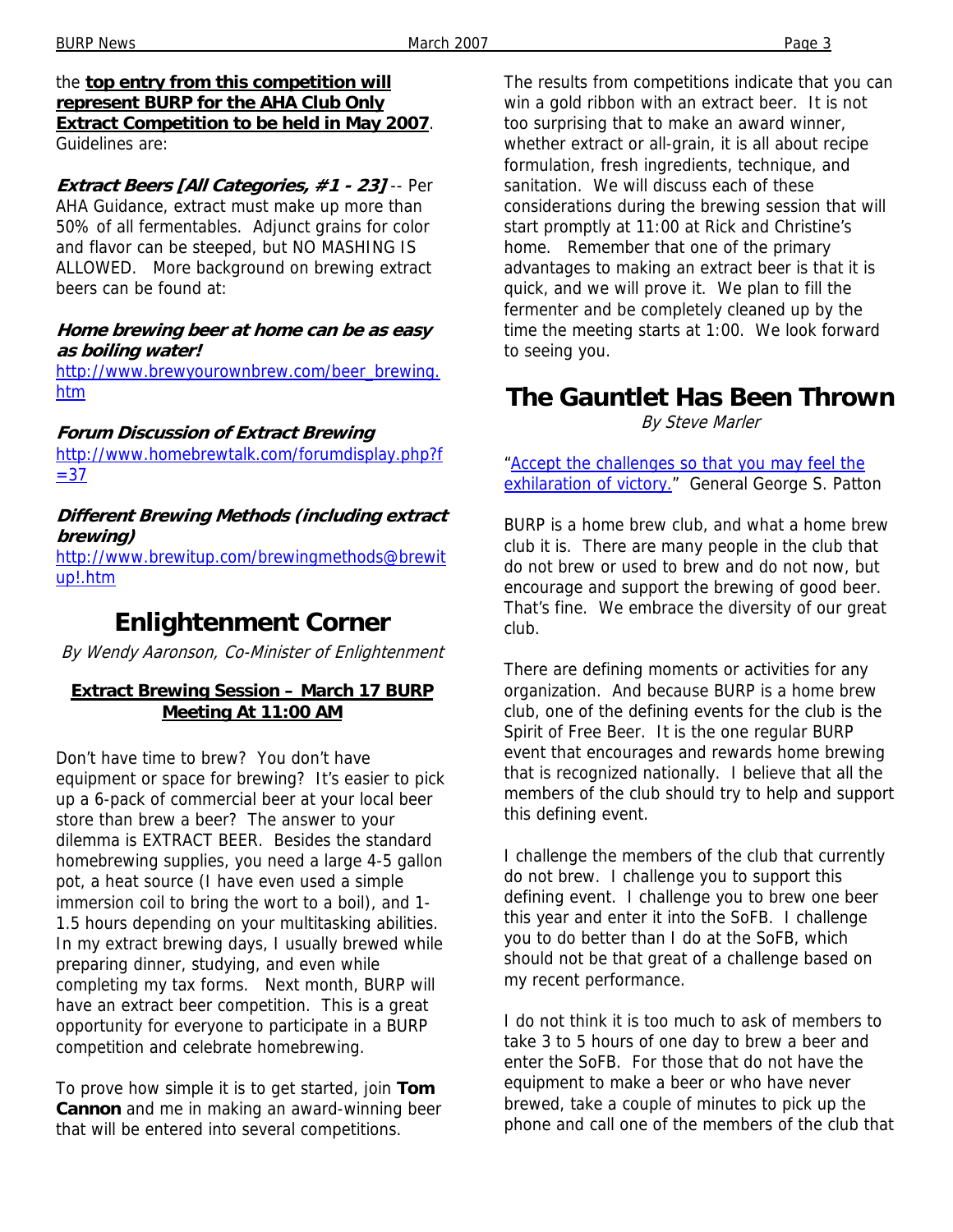does brew and ask "Hey, can I brew a beer with you?" Or if you have not brewed, participate in the introduction to brewing class that Wendy and Tom will be doing at the March meeting.

So I have challenged all of you. I have challenged you to brew one beer and enter it into the SoFB. I have challenged you to do better than I do at the SoFB. Will you pick up the gauntlet and accept the challenge?



# **BURP Lapel Pins Still For Sale**

The new BURP lapel pins have arrived and will be available for purchase at the January BURP meeting. About ½ of the 200 pins ordered were sold at the holiday banquet, so they are going quickly.

The pins are 1" in diameter, gold plated, and have a butterfly clutch on the back. Each comes in its own poly bag. The final pin design is reproduced above.

Pins are being sold for \$3.00 each. Just bring cash or a check payable to BURP to the meeting. If you can not make the meeting but would like to purchase one or more pins, please contact **Bill**  Ridgely at ridgely@burp.org or 301-762-6523.

## **Trivial Beer-Suits Beer and Religion, Part 2: Mesopotamia**  By Charlie Pavitt

I wrote on this topic back around September, with that material mostly based on the now hundredyear-old book Hundred Years of Brewing (that equals two hundred, but the book goes back before then). This time I am inspired by Gregg Smith's Beer: A History of Suds and Civilization from

Mesopotamia to Microbreweries, but most of the details come from www.beeradvocate.com.

As is now well-known, about six thousand years ago, residents of the Fertile Crescent discovered that bread left accidentally out in the rain eventually turned into a liquid with pleasantly intoxicating effects. The Sumerians figured out how to perform this transformation themselves but were apt to give credit to the spiritual world for its achievement. Ninkasi, whose name means "the lady who fills the mouth," was the goddess who oversaw brewing and who lent her name to the later Babylonian root word for beer, kassi (I say "root word" because versions of it referred to different types; "kassi" itself stood for black beer, "kassig" for red beer, "kasusasig" for spiced beer, among others). The Hymn to Ninkasi was written on a clay tablet around 1800 B.C., although it is likely far older than that. It contains the recipe that Fritz Maytag and Solomon Katz attempted to reproduce, with, to maintain historical accuracy, women doing the actual brewing. The following is an edited version of the Hymn; see http://beeradvocate.com/news/stories\_read/304/ for the entire work:

You are the one who handles the dough [and] with a big shovel, Mixing in a pit, the bappir with sweet aromatics,

You are the one who bakes the bappir in the big oven, Puts in order the piles of hulled grains,

You are the one who waters the malt set on the ground, The noble dogs keep away even the potentates,

You are the one who soaks the malt in a jar, The waves rise, the waves fall.

You are the one who spreads the cooked mash on large reed mats, Coolness overcomes,

You are the one who holds with both hands the great sweet wort, Brewing [it] with honey [and] wine.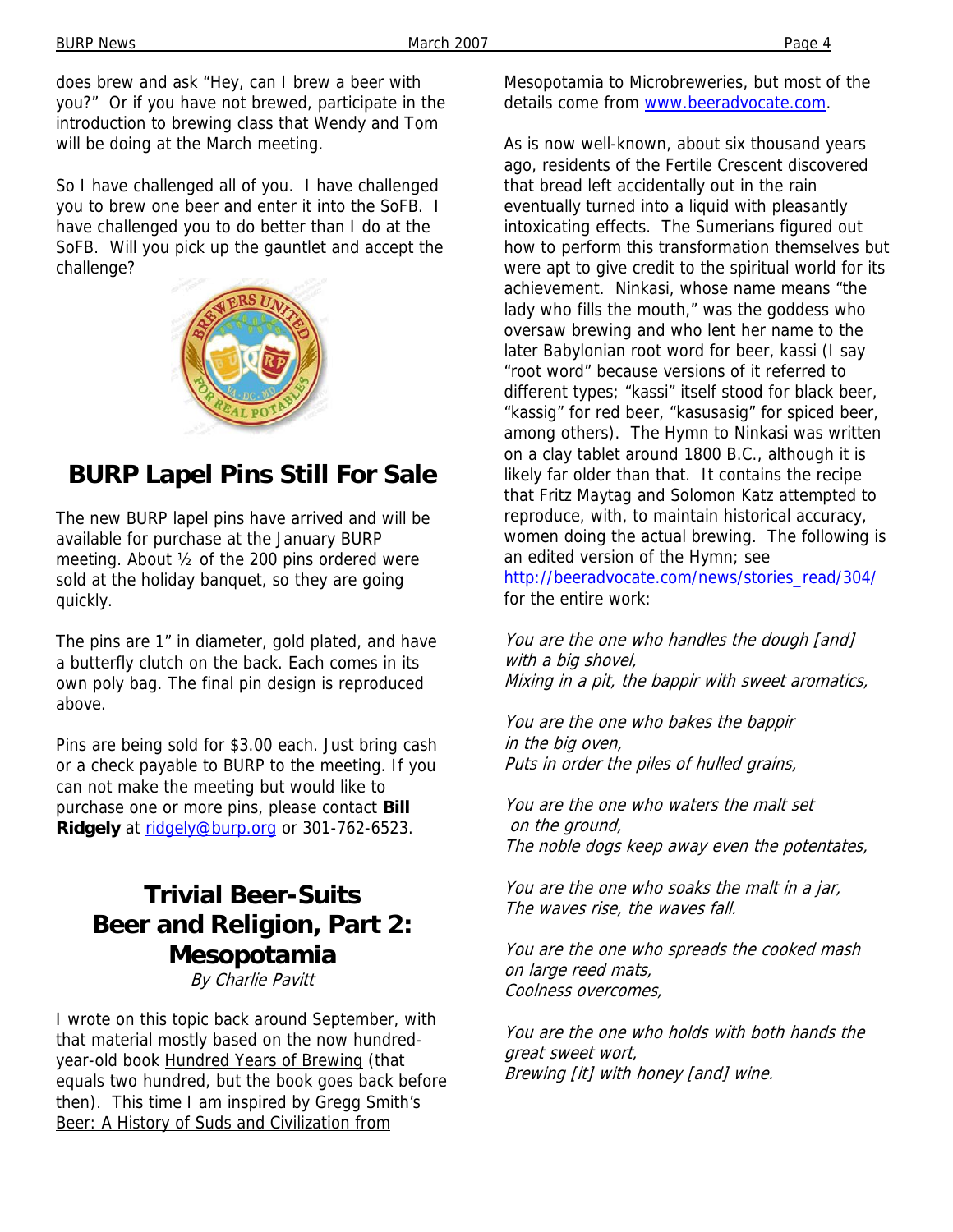BURP News Page 5

The filtering vat, which makes a pleasant sound, You place appropriately on a large collector vat.

When you pour out the filtered beer of the collector vat, It is [like] the onrush of Tigris and Euphrates.

The Epic of Gilgamesh, the world's first known piece of literature and a classic creation myth, continues the story. According to Horst Dornbusch (http://beeradvocate.com/news/stories\_read/673), Gilgamesh wandered the land searching for the key to immortality, accompanied by Enkidu, a creature half man and half bull. The king of the city Uruk, the center of worship for Ninkasi, assigned one of the temple maidens the task of seducing Enkidu. After that deed was accomplished, she offered him bread and beer. To quote Dornbusch,

Then the epic continues: "The wild beast Enkidu ate bread until he was sated. He then drank beer, seven crocks full. His spirit relaxed and became free. He started to talk in a loud voice. Well-being filled his body and his face turned bright. He washed his matted fleece with water and rubbed his body with oil, and Enkidu became human." In short, it's beer that makes us animated, it's beer that propels us to civilization, and it's beer that makes us human. By gentling Enkidu's animal nature, beer helped to define who we are! Now go tell that to abstemious teetotalers and neotemperance zealots!

Well said.

**BURP 10 and 20 Years Ago**  Compiled By Bill Ridgely

### **20 Years Ago, Mar 1987**

The March BURP meeting, held on the 31st at the home of **Bob & Ellie Tupper** in Bethesda, finally brought closure to the club's search for officer volunteers. After another lengthy discussion bemoaning the fact that no one was willing to be club President, **Rod Rydlun** finally stepped forward and said, "Well, if nobody else wants to do it, I guess I'll take the job". Rod was immediately carried around the room on the shoulders of the cheering crowd. Well, not really - but there was a palpable sigh of relief that after three months, the

leadership of the club had finally been secured. This seemed to energize those attending, and the remaining posts were soon filled. **Ralph Bucca**  volunteered to serve (and was immediately elected) as "President in Charge of Vice", and **Duane Fraver** assumed the role of club Treasurer. By the end of the meeting, Rod had solicited meeting sites for April through August, and Duane had begun collecting dues which had been in arrears since January. The leadership crisis had finally been resolved.

There was no club competition held at the meeting, but a number of great brews were presented. Bob & Ellie contributed a keg of pre-mixed Lord Chesterfield Ale and Pottsville Porter from the Yuengling Brewery. At the time, this "black & tan" combo was not available as a commercial product. Interesting homebrews at the meeting included one made using "mugi-cha" (oriental puffed barley) contributed by **Mark Noland** and two meads (one hopped and one unhopped) contributed by **Tom Campbell & Linda Sweeting**. There were several announcements made at the meeting which now have historical significance. Two new "chapters of BURP" were introduced - "BURP North" in Frederick, MD, started by **Bob Frank** of the Flying Barrel, and "BURP Burke" in Burke, VA. The first eventually became the "Frederick Original Ale Makers" (FOAM), and the latter became the "Brewers Assn of N. VA" (BANOVA). FOAM has become a sizeable club and remains quite active to this day. BANOVA eventually disbanded, but according to the AHA, there are now three active homebrew clubs in the N. VA area - the "Herndon WortHogs", the "Dulles Reg. Brewing Society", and the recently formed "NOVA Homebrewers". BURP Secretary **John Gardiner** reported on a beer tasting held on March 8 at the Sir Food & Beverage shop on Connecticut Ave. Featured was a recentlyreleased new craft brew called "Pete's Wicked Ale" as well as beers from the Young's Ram Brewery in England. The Young's representative was **Joe Gold**, a longtime beer lover and budding professional lacrosse player. Quite a few BURPers eventually joined the "Young's Army", which provided its members with a free informative newsletter called Young's Pints of View. Joe hosted Young's events throughout the region until quitting the job to become a full time lacrosse pro for the Baltimore team. His defensive skills eventually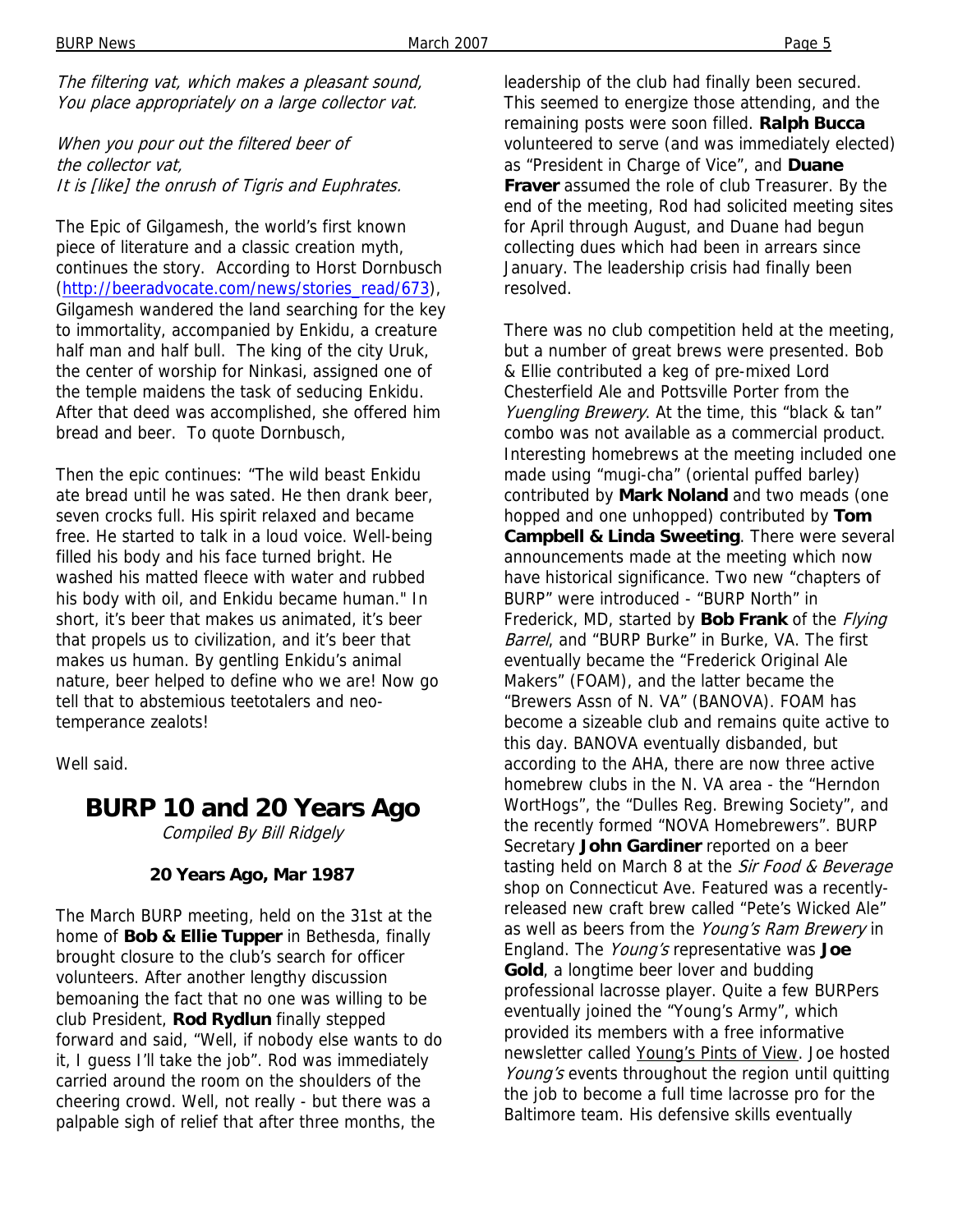landed him in the Professional Lacrosse Hall of Fame.

The March newsletter, the first edited by **John Gardiner**, was the beginning of the modern era for the **BURP News**. John wrote a lengthy report on the February meeting containing numerous examples of what would become his trademark puns and bon mots ("If you missed the February meeting, you definitely missSTOUT!"). The 4-page newsletter also included bits of news from around the brewing community, a classified section with equipment for sale, swap, or giveaway, and a "Recipe of the Month" (the first, **Don Kaliher's** 3rd place stout recipe from the Feb competition).

### **10 Years Ago, Mar 1997**

The March BURP meeting was held on the 15th at the home of **Alison Skeel** in Kensington, MD. A club kolsch and alt competition was the main order of business, ably run by **Dave & Becky Pyle** in the absence of Culture Minister **Mark Stevens**. These styles were not being brewed by many people at the time, so the number of entries was rather small. However, all agreed that the winning beers were excellent examples. **Steve Marler** took 3rd place for his kolsch, **Greg Griffin** took 2nd for his alt, and **Mike Horkan** took the top prize with his alt. While the judging panel of **Colleen Cannon**, **Christie Newman**, and **Lynne Ragazzini** evaluated the competition entries, BURPers participated in a silent auction for the remainder of **Ralph Semler's** brewing equipment, kindly donated to the club by the late President's widow, Doris. Items included a Corona mill and collection of Corny kegs. **Dave Pyle** became the owner of Ralph's coveted 4-tap kegerator (which I believe the **Pyles** still use to this day). The raffle, organized by Prosperity Minister **Doug Kruth**, featured numerous items recently obtained at the Blue & Grey Breweriana Show in Fredericksburg as well as bags of hops contributed by Hop Union representative **Dave Pyle**.

The club was still mourning the loss of **Ralph Semler** when two more untimely passings were reported in the March issue of the BURP News. **Bill "Mac" McLaren** was a long time member from S. MD best remembered for bringing succulent oysters to the club's annual oyster feasts. In 1992, Bill was

presented with a plaque by the club honoring his role as "Purveyor of Fine Seafood to the BURP Club". His many other interests included watch repair, serving as a Justice of the Peace in his home town of Lexington Park, and operating the Cap & Cork Beer & Wine Supply Shop out of his home. He was 76 at the time of his death. Also passing in March 1997 was **Marie Wright**, wife of longtime BURP member **Bob Wright**. Bob and Marie had been out of the country for several years at the time due to Bob's work with the American Embassy in Athens, Greece. Marie died of a heart attack on Feb 14, and she was buried on a mountaintop in Voula, Greece, overlooking the Aegean Sea.

On a more uplifting note, the March newsletter featured a report on the newly-opened Church Brew Works in Pittsburgh, a beautiful former Catholic church turned into a brewpub. Truth Minister **Dan Brown** examined the new BURP website recently brought online by club Web Minister **Lynn Ashley**. Li-Beerian **Bob Cooke** reviewed the offerings from a number of other homebrew club newsletters, and Culture Minister **Mark Stevens** explained the nuances of Bock Beer, the designated style for the upcoming April club competition.

## **BURP Prosperity Report**

By Larry Koch, Minister of Prosperity

### **Current Financial Position**

| Previous Balance<br>15 Feb 07   | \$19,517  |
|---------------------------------|-----------|
| Income for month                | $+$ \$184 |
| Expenses for month              | -\$348    |
| <b>Balance before SoFB</b>      | \$19,353  |
| SoFB to date                    | $-$ \$35  |
| Current Balance -<br>7 March 07 | \$19,318  |